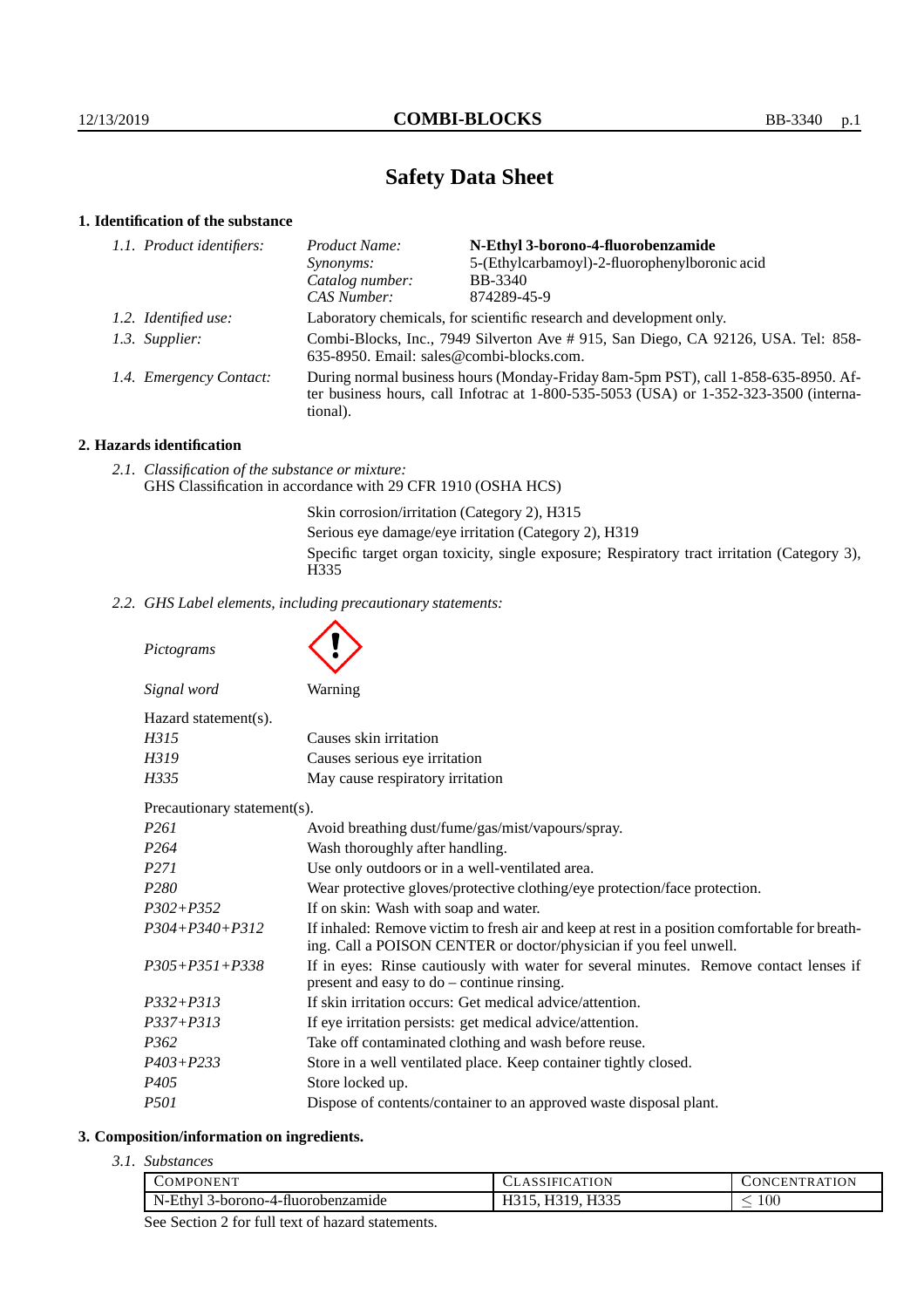## **4. First aid measures**

*4.1. Description of first aid measures.*

| General advice:          | Consult a physician. Show this safety data sheet to the doctor in attendance. Move out of<br>dangerous area.                                         |
|--------------------------|------------------------------------------------------------------------------------------------------------------------------------------------------|
| If inhaled:              | Remove victim to fresh air and keep at rest in a position comfortable for breathing. Call a<br>POISON CENTER or doctor/physician if you feel unwell. |
| In case of skin contact: | Wash with soap and water.                                                                                                                            |
| In case of eye contact:  | Rinse cautiously with water for several minutes. Remove contact lenses if present and<br>easy to $do$ – continue rinsing.                            |
| If swallowed:            | Wash out mouth with copious amounts of water for at least 15 minutes. Seek medical<br>attention.                                                     |

- *4.2. Most important symptoms and effects, both acute and delayed:* See Section 2.2 and/or in Section 11.
- *4.3. Indication of any immediate medical attention and special treatment needed:* No data.

#### **5. Fire fighting measures**

- *5.1. Extinguishing media:* Use dry sand, dry chemical or alcohol-resistant foam for extinction.
- *5.2. Special hazards arising from the substance or mixture:* Carbon monoxide, nitrogen oxides, hydrogen fluoride.
- *5.3. Advice for firefighters:* Wear self-contained breathing apparatus for firefighting if necessary.
- *5.4. Further information:* No data available.

#### **6. Accidental release measures**

- *6.1. Personal precautions, protective equipment and emergency procedures:* Ensure adequate ventilation. Use personal protective equipment.
- *6.2. Environmental precautions:* Should not be released into the environment. See Section 12 for additional ecological information.
- *6.3. Methods and materials for containment and cleaning up:* Sweep up or vacuum up spillage and collect in suitable container for disposal.
- *6.4. Reference to other sections:* Refer to protective measures listed in Sections 8 and 13.

#### **7. Handling and storage**

- *7.1. Precautions for safe handling:* Avoid contact with skin and eyes. Avoid inhalation of vapour or mist. Keep away from sources of ignition - No smoking. Take measures to prevent the build up of electrostatic charge. For precautions see section 2.2.
- *7.2. Conditions for safe storage, including any incompatibilities:* Keep container tightly closed in a dry and well-ventilated place. Containers which are opened must be carefully resealed and kept upright to prevent leakage.
- *7.3. Specific end use(s):* Laboratory chemicals, for scientific research and development only.

#### **8. Exposure Controls / Personal protection**

*8.1. Control parameters:*

*Components with workplace control parameters:* Contains no substances with occupational exposure limit values.

*8.2. Exposure controls:*

*Appropriate engineering controls:* Ensure that eyewash stations and safety showers are close to the workstation location. Ensure adequate ventilation, especially in confined areas. Use only under a chemical fume hood.

*Personal protective equipment:*

| Eye/face protection: | Wear appropriate protective eyeglasses or chemical safety goggles as described by OSHA's<br>eye and face protection regulations in 29 CFR 1910.133 or European Standard EN166.                                                                                                                                         |
|----------------------|------------------------------------------------------------------------------------------------------------------------------------------------------------------------------------------------------------------------------------------------------------------------------------------------------------------------|
| Skin protection:     | Handle with gloves. Gloves must be inspected prior to use. Use proper glove removal<br>technique (without touching glove's outer surface) to avoid skin contact with this product.<br>Dispose of contaminated gloves after use in accordance with applicable laws and good<br>laboratory practices. Wash and dry hands |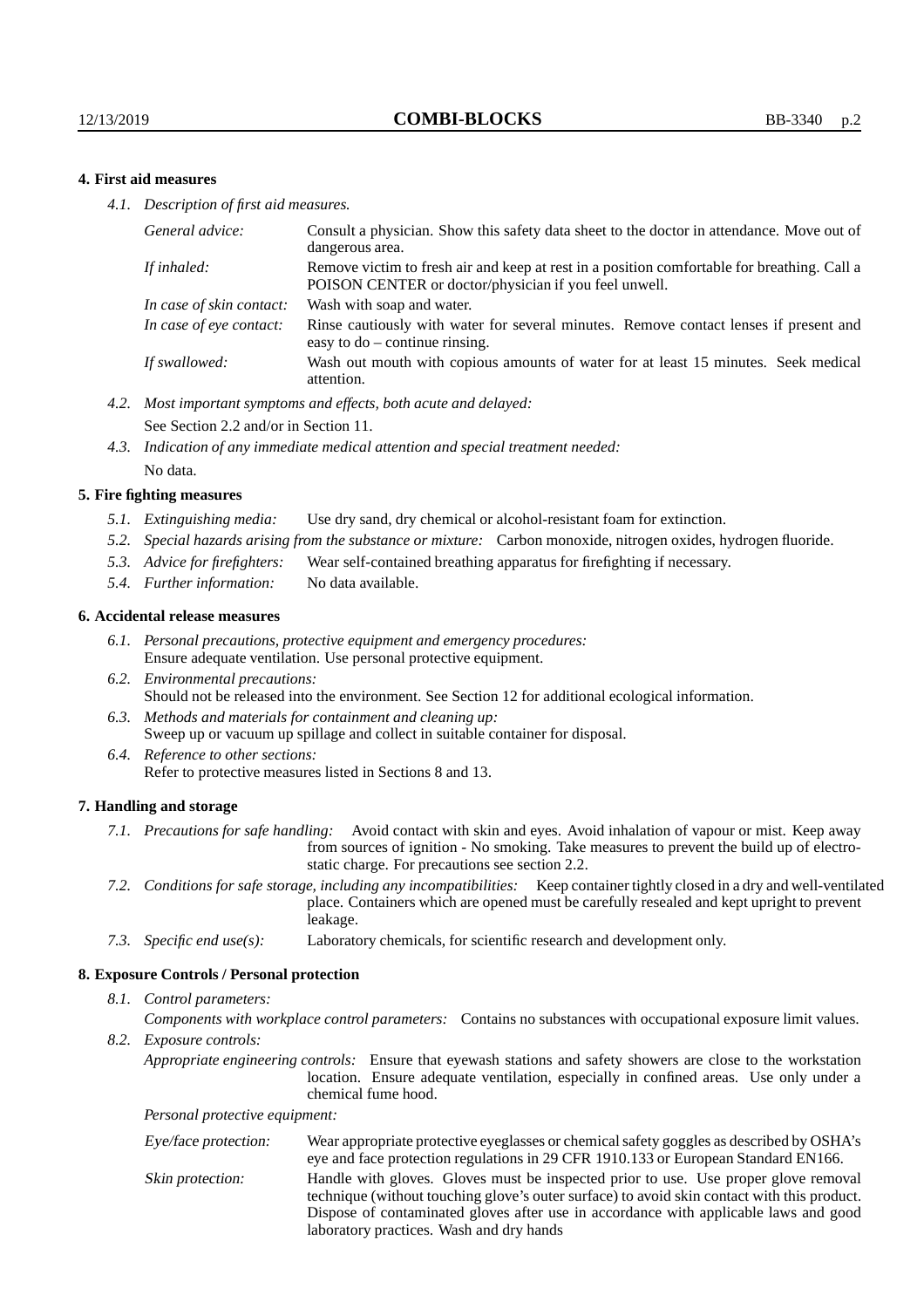| <b>Body Protection:</b> | Complete suit protecting against chemicals, Flame retardant antistatic protective clothing.                       |
|-------------------------|-------------------------------------------------------------------------------------------------------------------|
|                         | The type of protective equipment must be selected according to the concentration and                              |
|                         | amount of the dangerous substance at the specific workplace.                                                      |
| Respiratory protection: | No protective equipment is needed under normal use conditions.                                                    |
|                         | Control of environmental exposure: Prevent further leakage or spillage if safe to do so. Do not let product enter |
|                         | drains.                                                                                                           |

## **9. Physical and chemical properties**

*9.1. Information on basic physical and chemical properties*

| (a)                        | Appearance:                                   | Solid                |
|----------------------------|-----------------------------------------------|----------------------|
| (b)                        | Odour:                                        | No data              |
| (c)                        | Odour Threshold:                              | No data              |
| (d)                        | pH:                                           | No data              |
| (e)                        | Melting point/freezing point:                 | $140 - 160^{\circ}C$ |
| (f)                        | Initial boiling point and boiling range:      | No data              |
| (g)                        | Flash point:                                  | No data              |
| (h)                        | Evaporatoin rate:                             | No data              |
| (i)                        | Flammability (solid, gas):                    | No data              |
| (j)                        | Upper/lower flammability or explosive limits: | No data              |
| $\left( k\right)$          | Vapour pressure:                              | No data              |
| $\left( \mathrm{l}\right)$ | Vapour density:                               | No data              |
| (m)                        | Relative density:                             | No data              |
| (n)                        | Water solubility:                             | No data              |
| $\circ$                    | Partition coefficient: n-octanol/water:       | No data              |
| (p)                        | Auto-ignition:                                | No data              |
| (q)                        | Decomposition temperature:                    | No data              |
| (r)                        | Viscosity:                                    | No data              |
| (s)                        | Explosive properties:                         | No data              |
| (t)                        | Oxidizing properties:                         | No data              |

*9.2. Other safety information:*

| Formula          | $C_9H_{11}BFNO_3$ |
|------------------|-------------------|
| Molecular weight | 211.0             |
| CAS Number       | 874289-45-9       |

## **10. Stability and reactivity**

- *10.1. Reactivity* No data
- *10.2. Chemical stability* Stable under recommended storage conditions.
- *10.3. Possibility of hazardous reactions* No data
- *10.4. Conditions to avoid*
- *10.5. Incompatible material* No data.
- *10.6. Hazardous decomposition products:*

Hazardous decomposition products formed under fire conditions: Carbon monoxide, nitrogen oxides, hydrogen flu-

|                               | oride.         |
|-------------------------------|----------------|
| Other decomposition products: | No data        |
| In the event of fire:         | See Section 5. |

## **11. Toxicological information**

*11.1 Information on toxicological effects*

| Acute toxicity:                    | ,,                                |
|------------------------------------|-----------------------------------|
| Skin irritation/corrosion:         | No data available.                |
| Eye damage/irritation:             | Causes serious eye irritation.    |
| Respiratory or skin sensitization: | May cause respiratory irritation. |
| Germ cell mutagenicity:            | No data available.                |
| Carcinogenicity:                   | No data available.                |